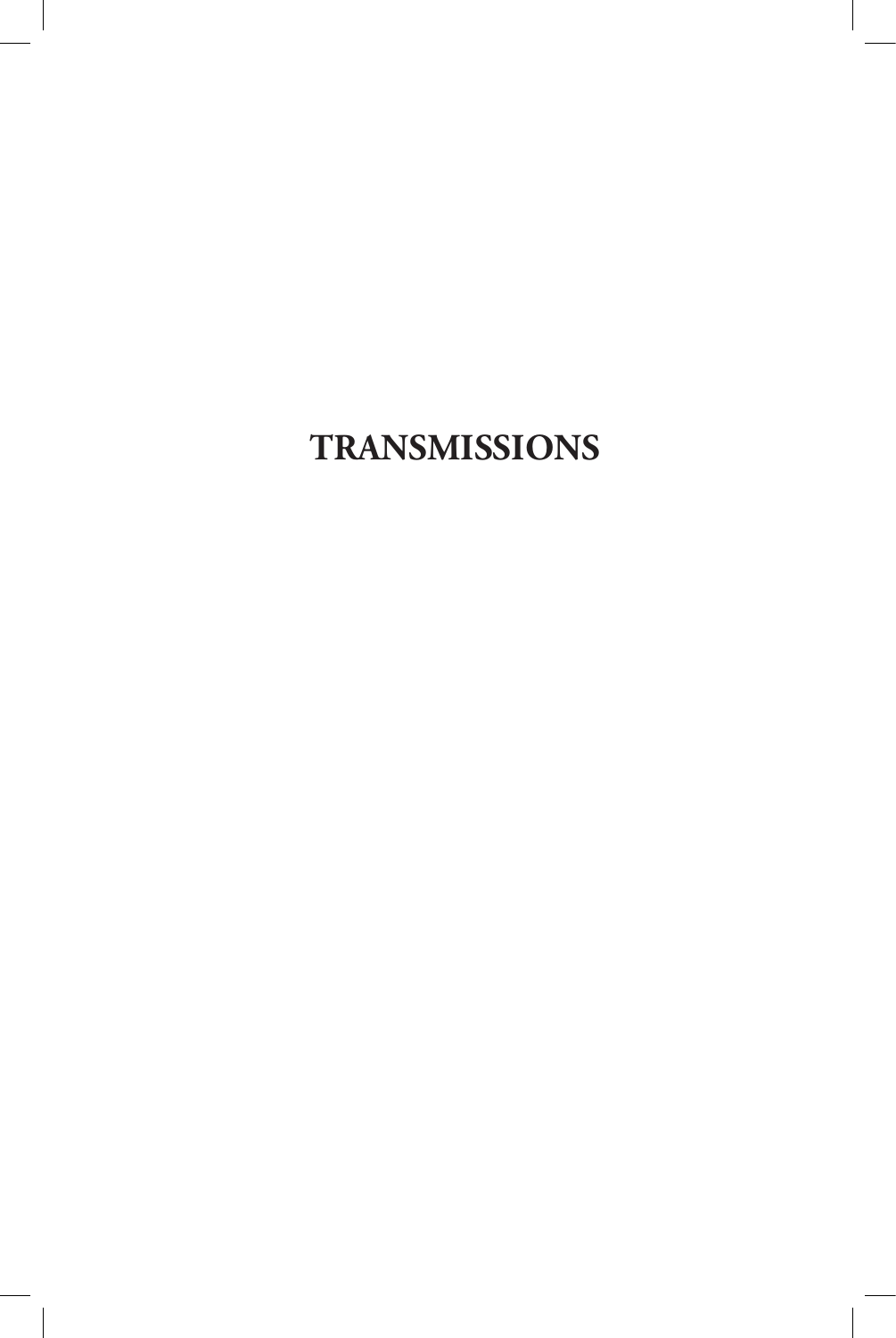First published in 2017 by The Dedalus Press 13 Moyclare Road Baldoyle Dublin D13 K1C2 Ireland

#### www.**dedaluspress**.com

Copyright © Elaine Cosgrove, 2017

#### ISBN 978 1 910251 25 6

All rights reserved. No part of this publication may be reproduced in any form or by any means without the prior permission of the publisher.

The moral right of the author has been asserted.

Dedalus Press titles are represented in the UK by Inpress Books, www.inpressbooks.co.uk, and in North America by Syracuse University Press, Inc., www.syracuseuniversitypress.syr.edu.

> Cover image, 'Trif' by Stephen Salmon, by kind permission of the artist

The Dedalus Press receives financial assistance from The Arts Council / An Chomhairle Ealaíon.

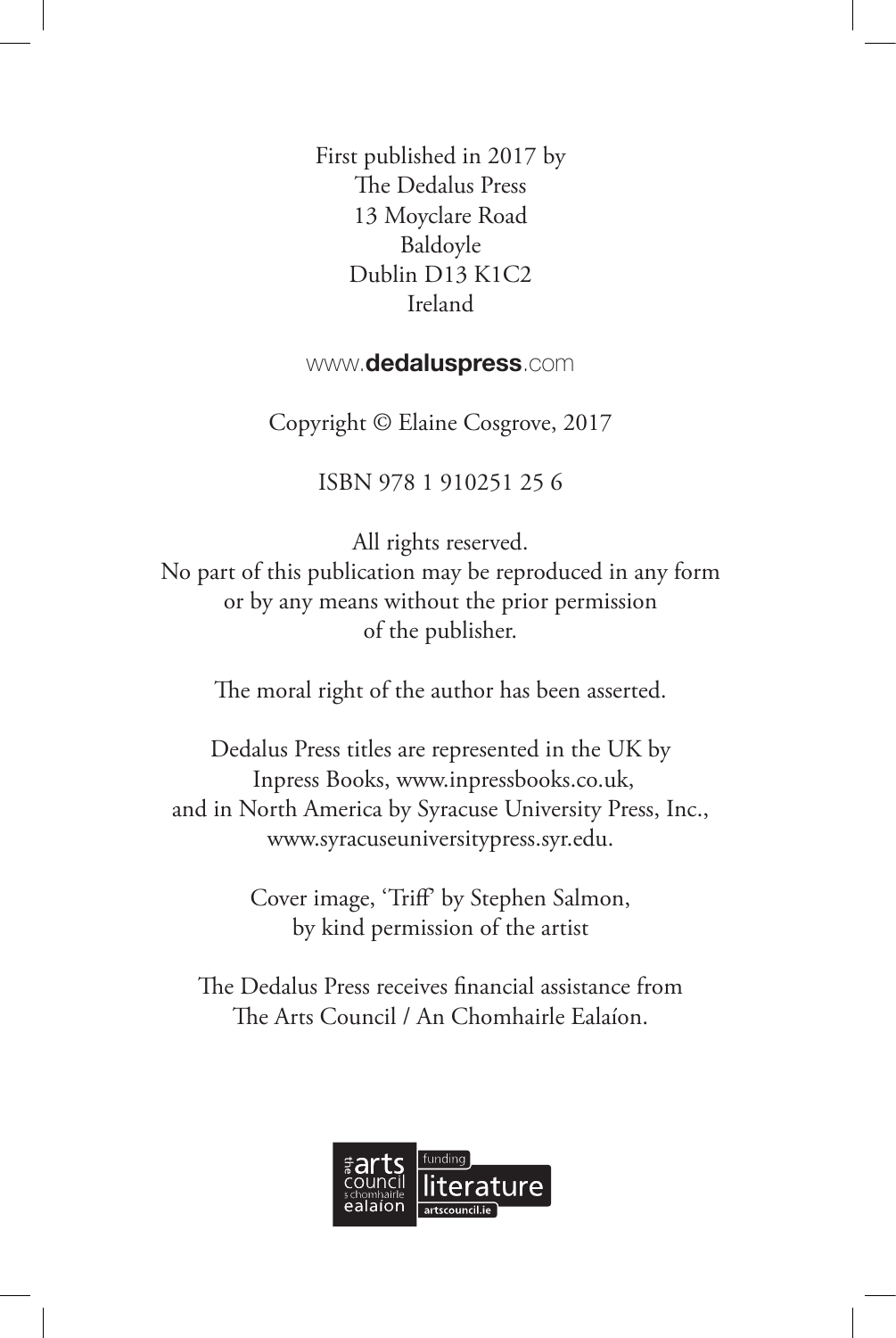## **TRANSMISSIONS**

Elaine Cosgrove

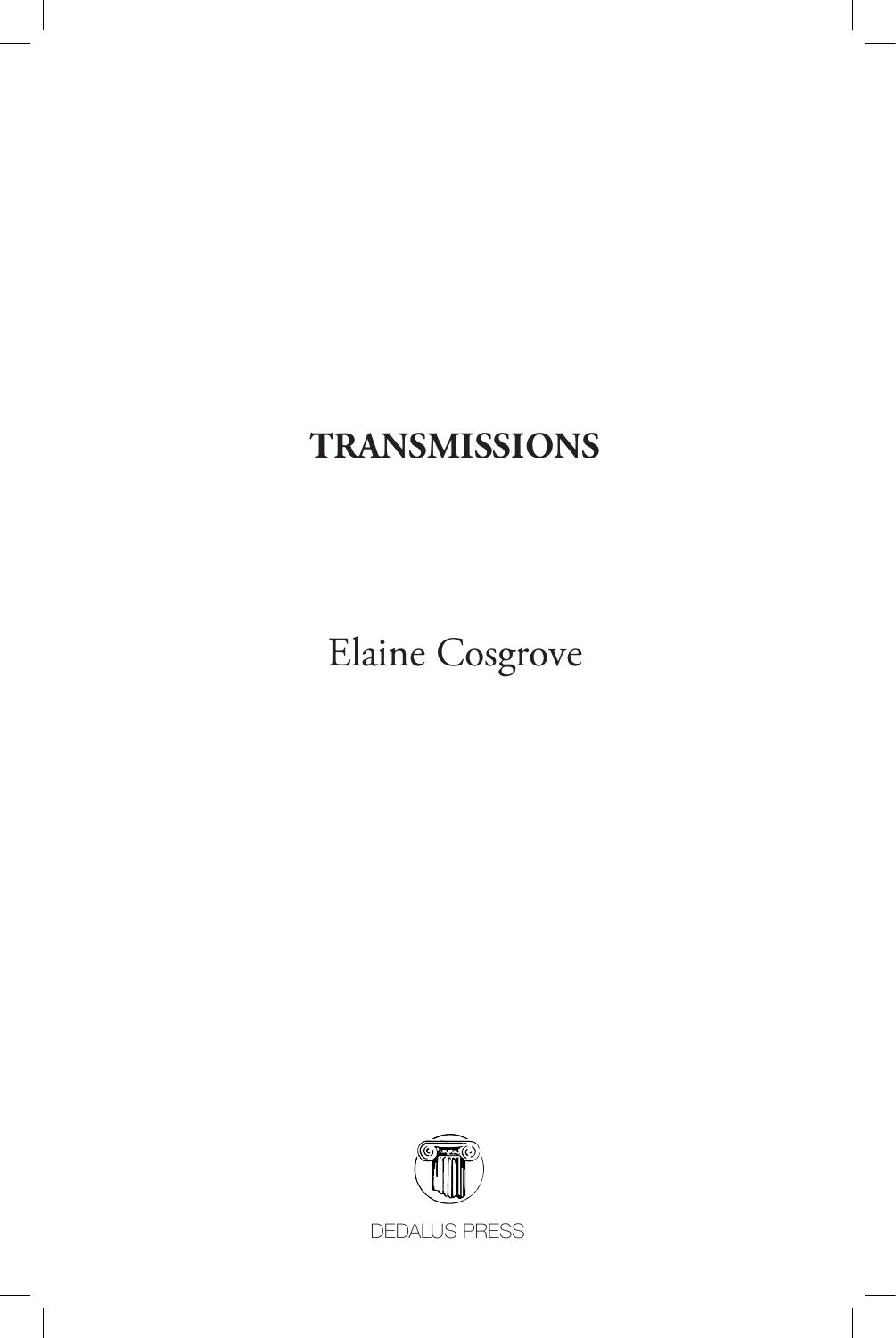### **Reservoir**

Some of the reservoir workers were my people in New York, building to bring clean water to the city. My people lived in the black water's depths, inverted inherited reservoir megalithic tombs dissecting Hudson River plateau.

Valve chambers were cold smelts of Gile and gravity resisting depths in the Rondout. Break of black blue water cold out in valve chamber; an equation of a minus heart and plus city stop.

They work in the depths, my people the immigrants who build the city, *alive alive* I AM ALIVE in the pits. The equation abstracts the homes, multiples the city with clean water for each and all to drink from and behold.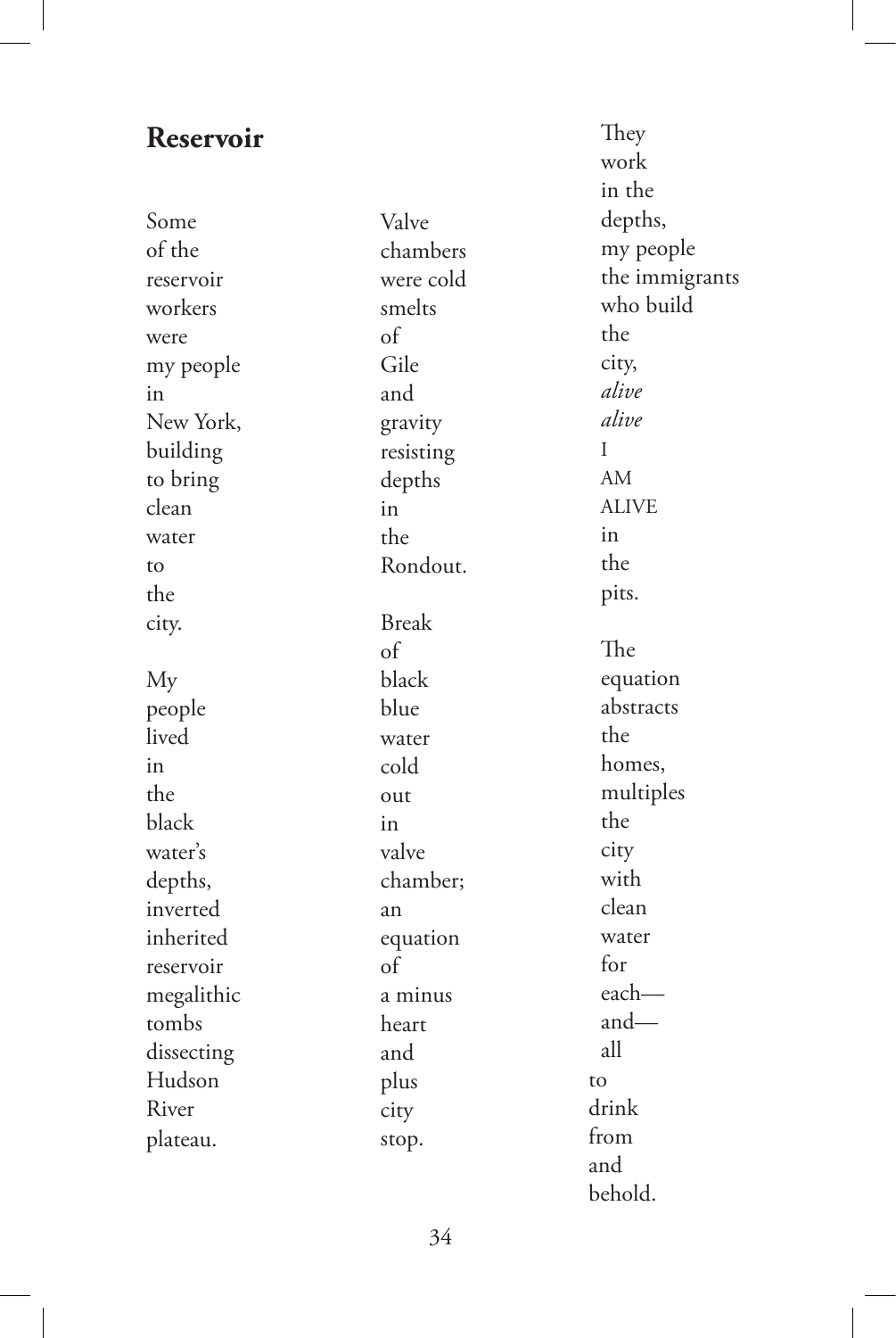### **Giant's Causeway**

It is the sum of its parts

It is pools from rainfall

It is selected memories of an impression of a volcanic eruption

*It is the springtime of my loving*

It is basalt that is your hair

It is the organ of my fngertips touching

greys, dark greys, blacks, browns *It is the summer of my smiles*

It is the sum of its parts

of an impression

It is domes depressions glittering columns salt crystal hollows